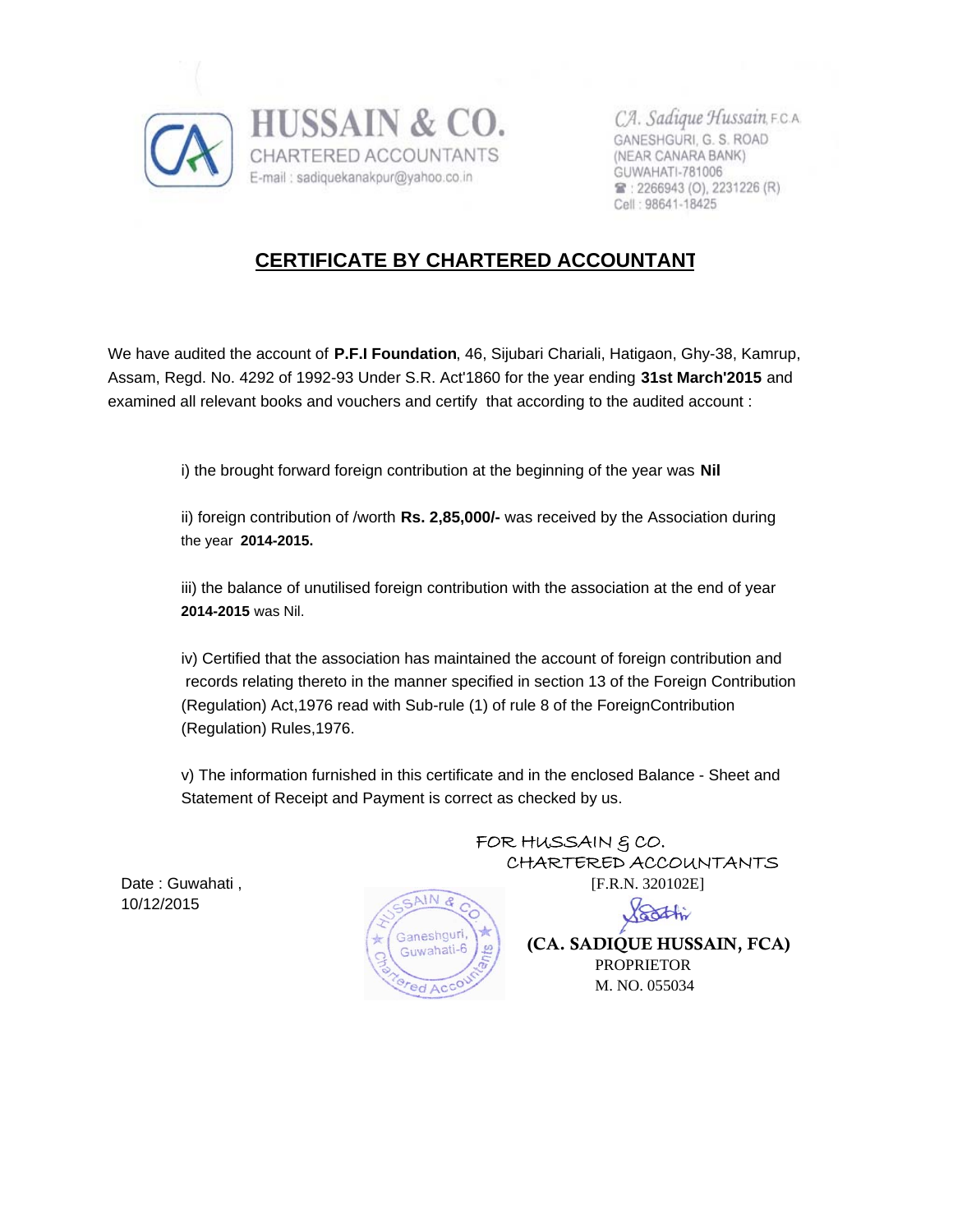### **P.F.I. FOUNDATION**

46, SIJUBARI CHARIALI HATIGAON, GUWAHATI-38 DIST.: KAMRUP, ASSAM REGD. NO. 4292 OF 1992-93

#### Balance Sheet as on 31/03/15 in respect of FCRA Fund

| <b>Liabilities</b>                                                                                                                                                           | Amt. in Rs.             | <b>Assets</b>                                                                                          |           | Amt. in Rs.  |
|------------------------------------------------------------------------------------------------------------------------------------------------------------------------------|-------------------------|--------------------------------------------------------------------------------------------------------|-----------|--------------|
| General fund A/c<br>Opening balance<br>$-1,23,638.00$                                                                                                                        |                         | Construction of classrooms &<br>workshed for vocational training<br>centre(Rural Technology Institute) |           |              |
| Less: Excess of<br>expenditure over<br>income trfd.                                                                                                                          |                         | at Alamkhani, Karimganj<br>(Opening balance)                                                           |           | 14,25,922.00 |
| from Income &<br>Expenditure A/c                                                                                                                                             | $-387.00: -1,24,025.00$ | <b>Closing balance</b><br>Cash in hand                                                                 | 560.00    |              |
| Reserve & surplus<br>Capital Grant received from<br>OFFER, 19/1385, A-East Kallai,                                                                                           |                         | Bal.with SBI, Hatigaon<br>Chariali Br. S.B A/c<br>No-030072336965                                      | 8,941.00: | 9,501.00     |
| Calicut-673003, Kerala, India,<br>For construction of classrooms<br>& workshed for vocational<br>trainning centre<br>(Rural Technology Institute at<br>Alamkhani, karimganj) |                         |                                                                                                        |           |              |
| <b>Opening Balance</b>                                                                                                                                                       | : 14,15,000.00          |                                                                                                        |           |              |
| Amount due to general fund<br>Opening balance                                                                                                                                | 1,44,448.00<br>÷        |                                                                                                        |           |              |

#### **Auditor's Report :**

We have audited the above Balance sheet as on **31/03/15,** inrespect of Foreign Contribution (Regulation) Act' 2010 of P.F.I. Foundation, Assam and the Annexed Income & Expenditure Account as well as Receipt and Payment A/c for the year ended on that date, on the basis of Books of Account and other records produced before us and found the same to be in agreement herewith.

10/12/2015



FOR HUSSAIN & CO. CHARTERED ACCOUNTANTS Date : Guwahati ,  $\sqrt{55ANR}$  (F.R.N. 320102E) Bothi

 **(CA. SADIQUE HUSSAIN, FCA)** PROPRIETOR M. NO. 055034

## **14,35,423.00 14,35,423.00**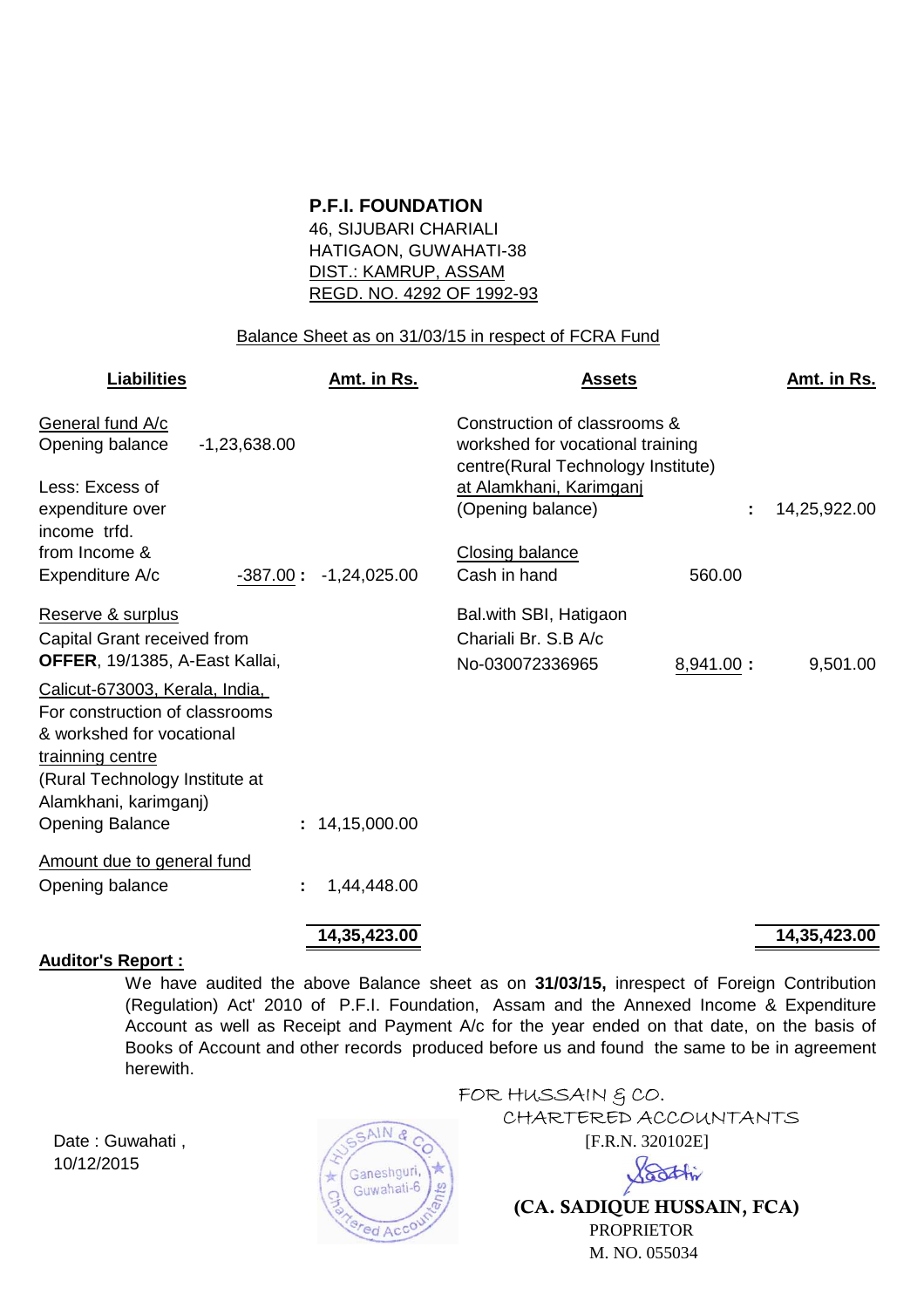## **P.F.I. FOUNDATION**

46, SIJUBARI CHARIALI HATIGAON, GUWAHATI-38 DIST.: KAMRUP, ASSAM REGD. NO. 4292 OF 1992-93

## Statement of Income & Expenditure Account for the year ended on 31/03/15 in respect of FCRA Fund

| <b>Expenditure</b>                                                                                                              | Amt. In Rs. |   | <b>Income</b>                                                                                                                            | Amt. In Rs. |
|---------------------------------------------------------------------------------------------------------------------------------|-------------|---|------------------------------------------------------------------------------------------------------------------------------------------|-------------|
| To Exp.incurred in respect of<br>distribution of food materials<br>for the poor and the detitutes,<br>sponsored by, Affus Women |             |   | By Grant-in-aid received from<br>Affus Women Welfare Association,<br>Hubli, Karnataka for distribution<br>of food materials for the poor |             |
| Welfare Association, Hubli,                                                                                                     |             |   | and the detitutes                                                                                                                        | 2,85,000.00 |
| Karnataka                                                                                                                       | 2,87,000.00 |   |                                                                                                                                          |             |
|                                                                                                                                 |             | π | <b>Bank Interest</b>                                                                                                                     | 1,613.00    |
|                                                                                                                                 |             |   | Excess of expenditure<br>over income trfd.<br>to balance sheet                                                                           | 387.00      |
|                                                                                                                                 |             |   |                                                                                                                                          |             |
|                                                                                                                                 | 2,87,000.00 |   |                                                                                                                                          | 2,87,000.00 |
|                                                                                                                                 |             |   |                                                                                                                                          |             |

In terms of our report below the Balance sheet examined and found correct.

10/12/2015



# FOR HUSSAIN  $$CO.$

CHARTERED ACCOUNTANTS

Soothi

**(CA. SADIQUE HUSSAIN, FCA)**

 PROPRIETOR M. NO. 055034